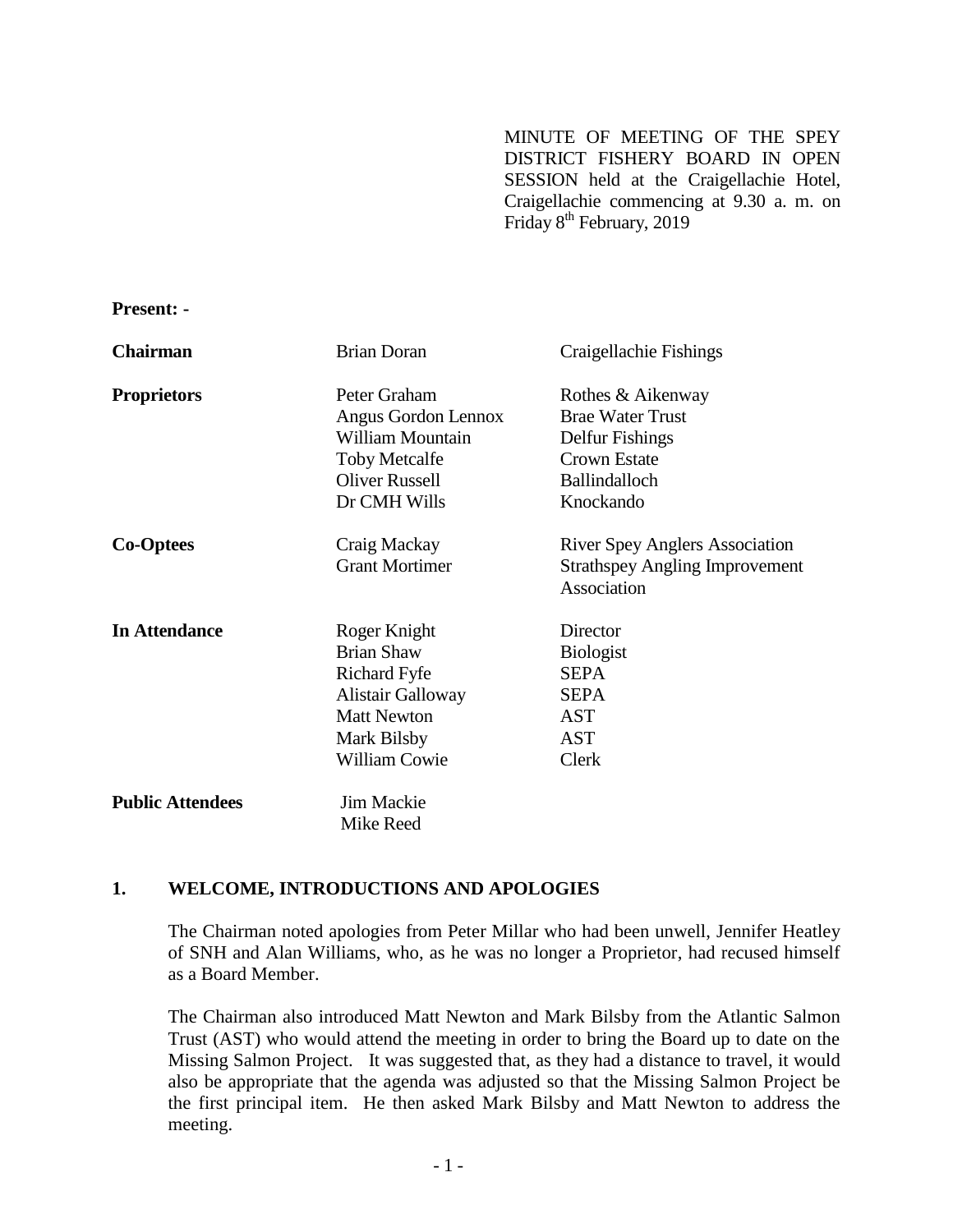## **2. "MISSING SALMON PROJECT"**

A summary of what was hoped to be achieved was circulated in booklet form.

The impetus for the project was the marked decline in catch numbers and how this could be reversed. The Likely Suspects Framework approach was based upon a review of previous studies on other species, such as cod in the Irish Sea and a detailed look at suspect areas of influence, being principally:

- In river
- **Estuary**
- Ocean
- Unknown factors.

A statistical model framework was being worked on to prioritise causes, and to build a missing salmon alliance with both national and international cooperation. AST were very good at catalysing bodies to come together and they had obtained Unesco assistance as part of the "International Year of the Salmon".

Matt Newton did recognise, however, that there was very little data on what happened once fish had left the river and the Missing Salmon Project would seek to address this and to develop this area of knowledge.

There were 7 rivers in the project meantime, with an array of monitors and receivers in estuaries and at sea. The initial aims were to:

- Identify where salmon were dying
- Understand smolt behaviour
- Focus future research
- Inform/help local and national management

The challenges they faced were technical, financial and the coordination and momentum of human resources, but the aim would be to report back to Boards by the end of July, leading to a conference on the initial results scheduled for January 2020.

He then invited questions from the Board.

Peter Graham advised that the Scientific Committee had had a number of discussions regarding the tag burden and the most appropriate tag size for monitoring fish travelling down the river as opposed to those in the marine environment. There were also concerns that the size of the project was too small. The Scientific Committee's view was that the 7 millimetre tag was appropriate, but it had to be recognised that those smolts tagged needed to be big enough to survive the tagging process. He reported that the Scientific Committee were still concerned that the project was focused on fish both in-river and in the coastal environment and was therefore too broad, but they had satisfied themselves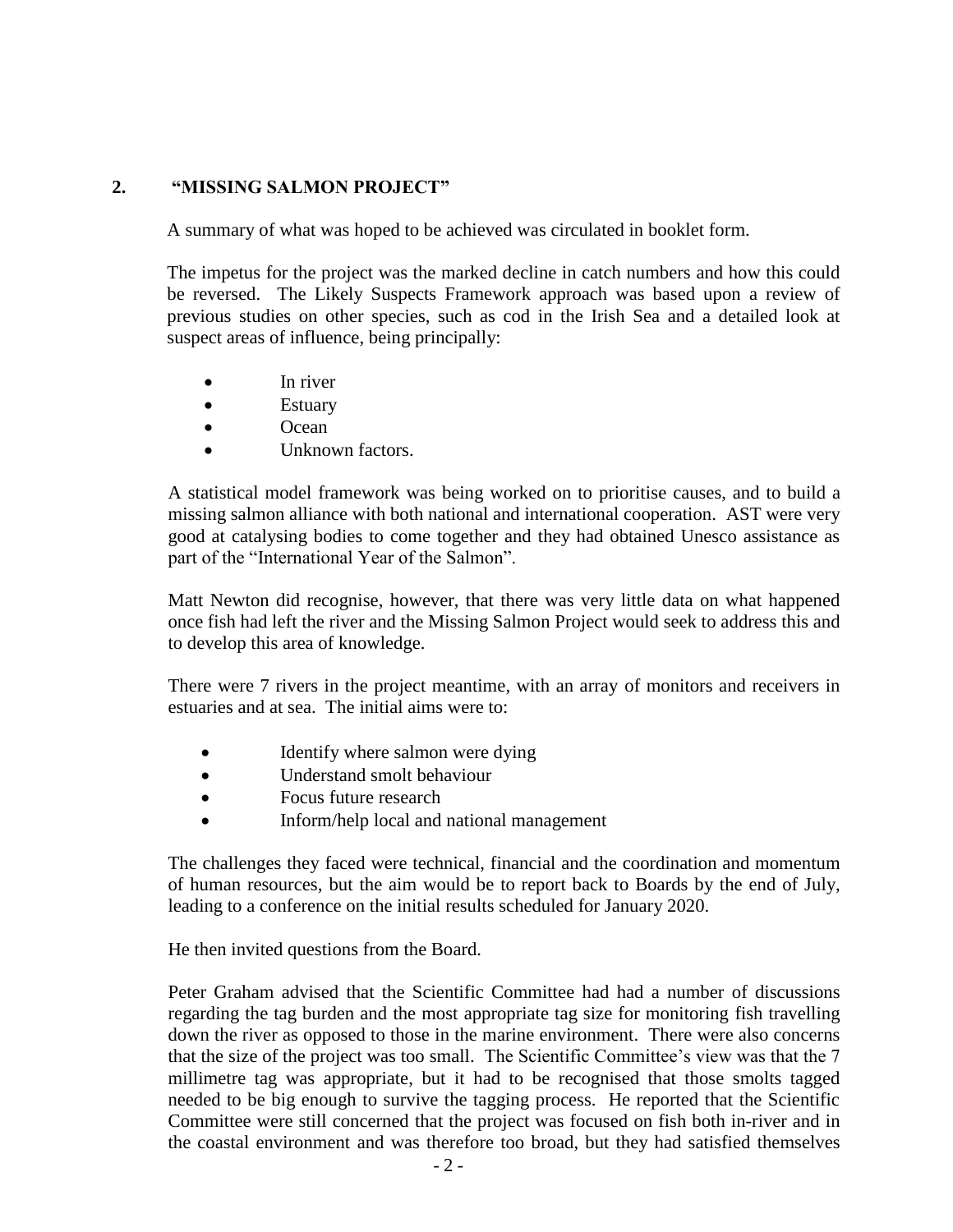that the involvement of 7 rivers would mean sufficient coverage for the project and also that the money was available. Therefore, the Scientific Committee was able to recommend to the Board that it should support the project.

Mark Bilsby thanked Peter for the summary and confirmed that a stepwise approach would be taken.

- Q William Mountain asked how success was to be measured in the first year?
- A In response, it was reported that the key aim was to identify where fish were dying so that focus could be put on these areas in the future.
- Q Jim Mackie asked whether there were any thoughts about involving Angling Associations.
- A In response, Mark Bilsby confirmed that there would absolutely be an opportunity to liaise with Angling Associations, but the physical tagging work would require to be carried out by those licenced under the Home Office Licence Scheme. There would, however, be an opportunity to communicate, which would be encouraged.
- Q Angus Gordon Lennox enquired whether they had sufficient numbers in the tagging team?
- A In response, Matt Newton confirmed they expected there would be sufficient.
- Q Angus Gordon Lennox also enquired what level of support would be needed in the following year and going forward.
- A In response, Matt Newton confirmed that there had been a lot of private, commercial and public support and there was continuing goodwill towards the project. They were currently putting together a budget of approximately £300,000 per year and so far had raised approximately 1/3 of this, but would keep the momentum going on finance. The Board would play their part in the implementation of the project also.
- Q Brian Shaw advised that hundreds of receivers would be deployed at sea and elsewhere and he asked what sort of team were analysing the results.
- A In response, Mark Bilsby advised there was a huge resource at Glasgow University, with additional support from Durham and there were plenty of analytics experts. It was confirmed that the Board would have to catch the smolts initially and Brian Shaw reassured the Board that they had the resources to do this. The Boards would also be required to help with publicity in due course.
- Q Angus Gordon Lennox enquired what the time lag was between capturing smolts and tagging.
- A In response, Mark Bilsby confirmed it would be very quick.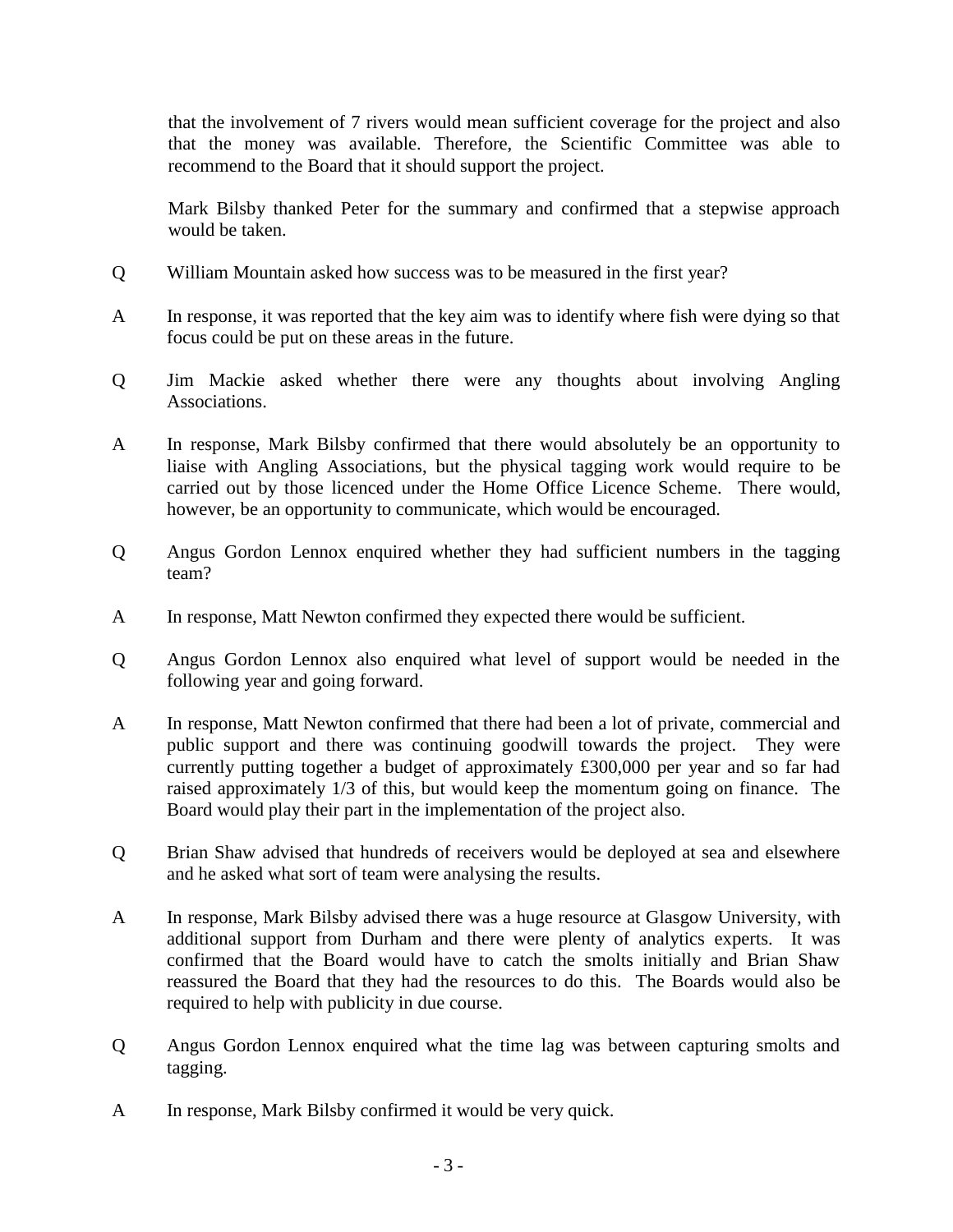- Q Toby Metcalfe passed on his congratulations on an excellent booklet and enquired how AST intended to proceed with public relations in the future.
- A In response, Mark Bilsby advised that the booklets would be followed up by future booklets in an easily-approachable format and other publicity.
- Q Dr CMH Wills asked whether the Ghillies had any responsibility or obligation in regard to the receivers situated on their beats.
- A In response, Matt Newton advised that they should not need maintenance and should therefore not need any involvement from the Ghillies, other than knowing where they were located so as to ensure they were not inadvertently disturbed.
- Q Richard Fyfe from SEPA enquired regarding marine survival and referred to research on the Shin which showed there was about a 4% return from migration. He asked whether using smolts of 130 millimetres as a minimum would create bias in the results.
- A Matt Newton confirmed that this was a limitation of the technology, but adjustments will be taken into account prior to dissemination of results.

The Chairman then sought formal approval from the Board to support the project and this was granted unanimously.

# **3. MINUTE OF THE OPEN SESSION OF THE MEETING HELD ON 22ND NOVEMBER, 2018**

There were no comments as to accuracy and the Minute was proposed by Peter Graham and seconded by William Mountain.

## **4. MATTERS ARISING FROM PREVIOUS MINUTE**

4.1 SEPA support letter

Roger Knight advised that this had now been received on  $11<sup>th</sup>$  December, 2018 and in response to enquiry from Peter Graham as to how the letter would now be used, it was noted that this would form part of a briefing and would also be published on the Board's website with Richard Fyfe's consent, which was given.

4.2 Distillery water temperature

It was noted that Alistair Galloway would be continuing to keep this under review.

4.3 Richard Fyfe requested that any action points raised at the meeting be circulated as soon as possible after the meeting so that action could be taken at the earliest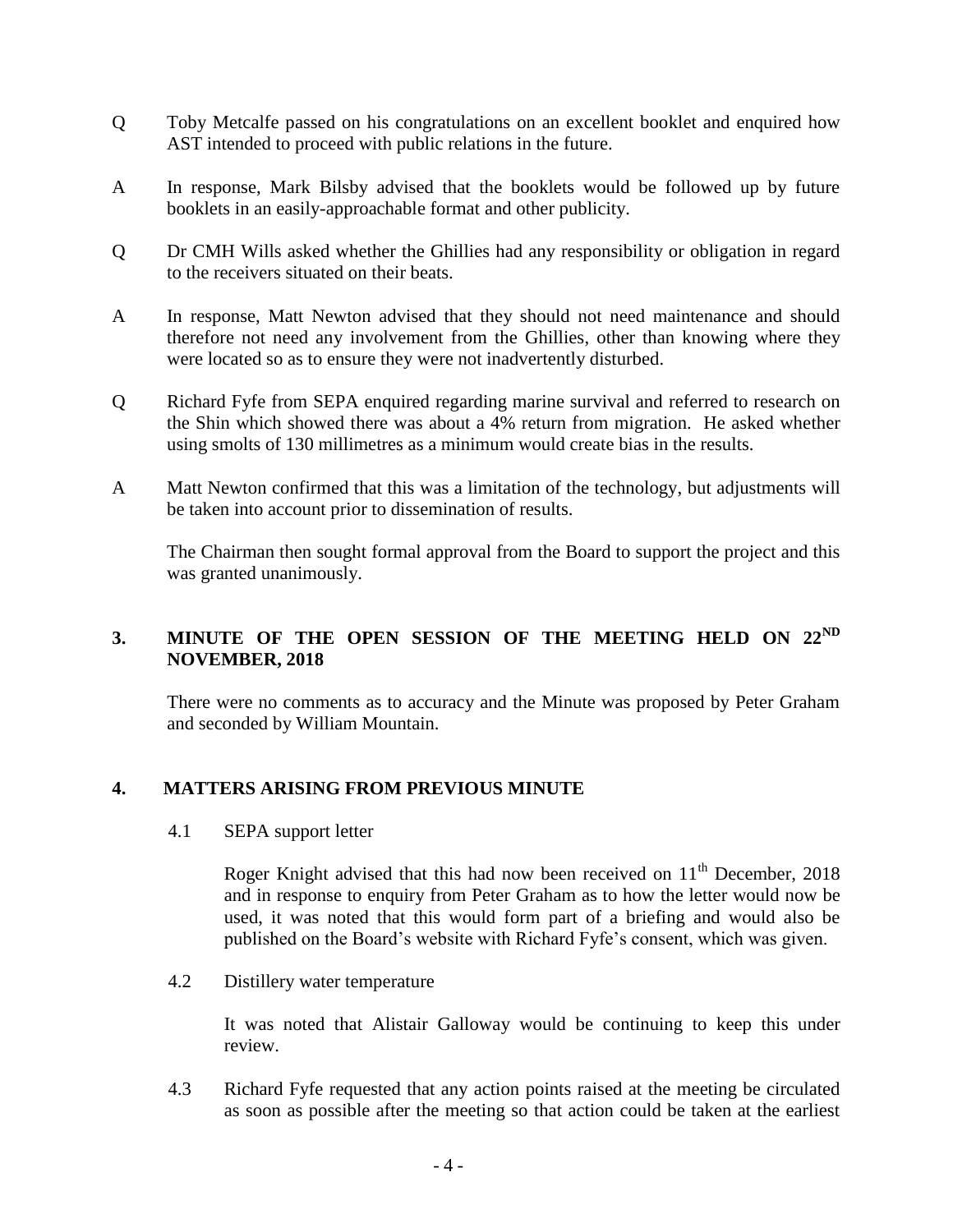opportunity. There was also a request for a "running log" of action points with an indication of when these were completed by the relevant person.

Angus Gordon Lennox would supply a form of action point list that he had utilised in the past which would be adopted by the Board for future actions to be recorded.

### **5. DIRECTOR'S REPORT**

The Director's Report was per the note attached to the meeting, but the following particular additional points arose: -

5.1 Annual Report

The Director presented a summary of what was in the Annual Report which would be addressed in more detail at the Annual General Meeting.

5.2 Water Abstraction

It was noted that there was now a change of personal at the Gupta Group with Duncan Mackison moving on.

5.3 Stocking

Pressure had been put on the Scottish Government and Marine Scotland to produce a policy during the course of the year, in line with their commitment to NASCO.

#### **6. FISHERIES MANAGEMENT SCOTLAND**

The most recent FMS Monthly Update had been circulated, which was comprehensive. On enquiry, the Chairman confirmed that the new FMS Chairman, Richard Sankey, seemed to be a good choice and he had no doubt that FMS would continue to be a big influence on Government and on the proceedings regarding aquaculture. He declared himself comfortable with progress and that by being part of FMS there was unrivalled access to Government with Alan Wells in place. He was the first point of contact on a range of significant issues involving the salmon fisheries and Brian Doran felt FMS were making a significant contribution to the aquaculture debate.

### **7. PUBLIC AND GHILLIES' MEETINGS**

It was noted that the public and Ghillies' meetings had both been held in very positive atmospheres.

The Director then invited questions on the Report.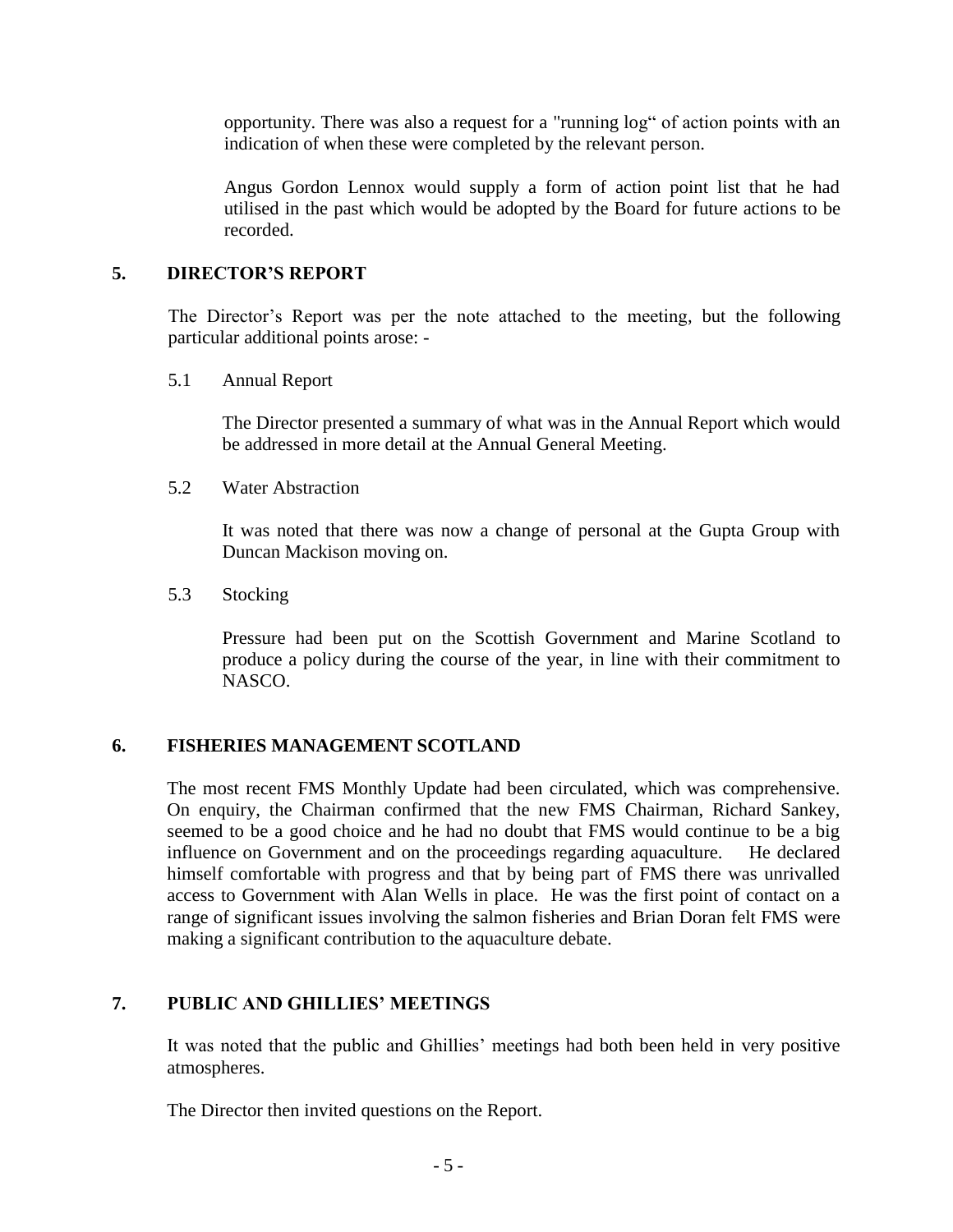- Q Angus Gordon Lennox felt that sawbill management needed to be coordinated and asked who would be attending to this.
- A In answer, the Director confirmed it would be him, although he did acknowledge he had concerns regarding the method and timing of the Government's proposals for piscivorous bird stomach content analysis. He had also liaised with BASC with regard to the types of ammunition and firearms that were to be utilised.
- Q Angus Gordon Lennox enquired whether SEPA would revisit the water abstraction issues at the lower river, particularly after last year and enquired whether SEPA had put processes in place so that the river was not put in that situation again.
- A Alistair Galloway, on behalf of SEPA, responded that they were looking to improve the process and would be coming back on this, although he did indicate there was no actual increase in the volumes of water that Scottish Water took at the Dipple Wellfield. He acknowledged however that the percentage was higher, given the low flow.

Alistair Galloway confirmed that there was a connectivity between water management and other uses and, although they did not have evidence of harm to the fish stocks, they would continue to review matters.

For his part, Angus Gordon Lennox felt there must be an assumption that taking water from the river would be damaging to fish stocks and would increase temperature rises in the river.

The Board were also concerned that, despite the record low flow in 2018, it did not appear that conditions necessary for a hosepipe ban had been met.

In response, Richard Fyfe advised that it was a Scottish Minister's decision for a hosepipe ban, but there would be planning in place in the future.

He also confirmed in response to an enquiry from William Mountain that Scottish Water do have a drought plan in place.

William Mountain offered his congratulations to Roger and Brian on the Annual Report and this was unanimously supported by the Board.

The Director then invited questions:

Brian Shaw updated Board Members on the Piscivorous Bird Control Project and noted that £700,000 had been secured from Scottish Government to carry out research over the next 3 years and the Spey might be eligible for a portion of that. The drought issue would require to be reported to Fisheries Management Scotland and Brian would undertake that and encourage FMS to pursue matters relating to the "drought plan", as noted previously, on behalf of the Board.

Q Peter Graham enquired whether there was a licence for sawbill control on the tributaries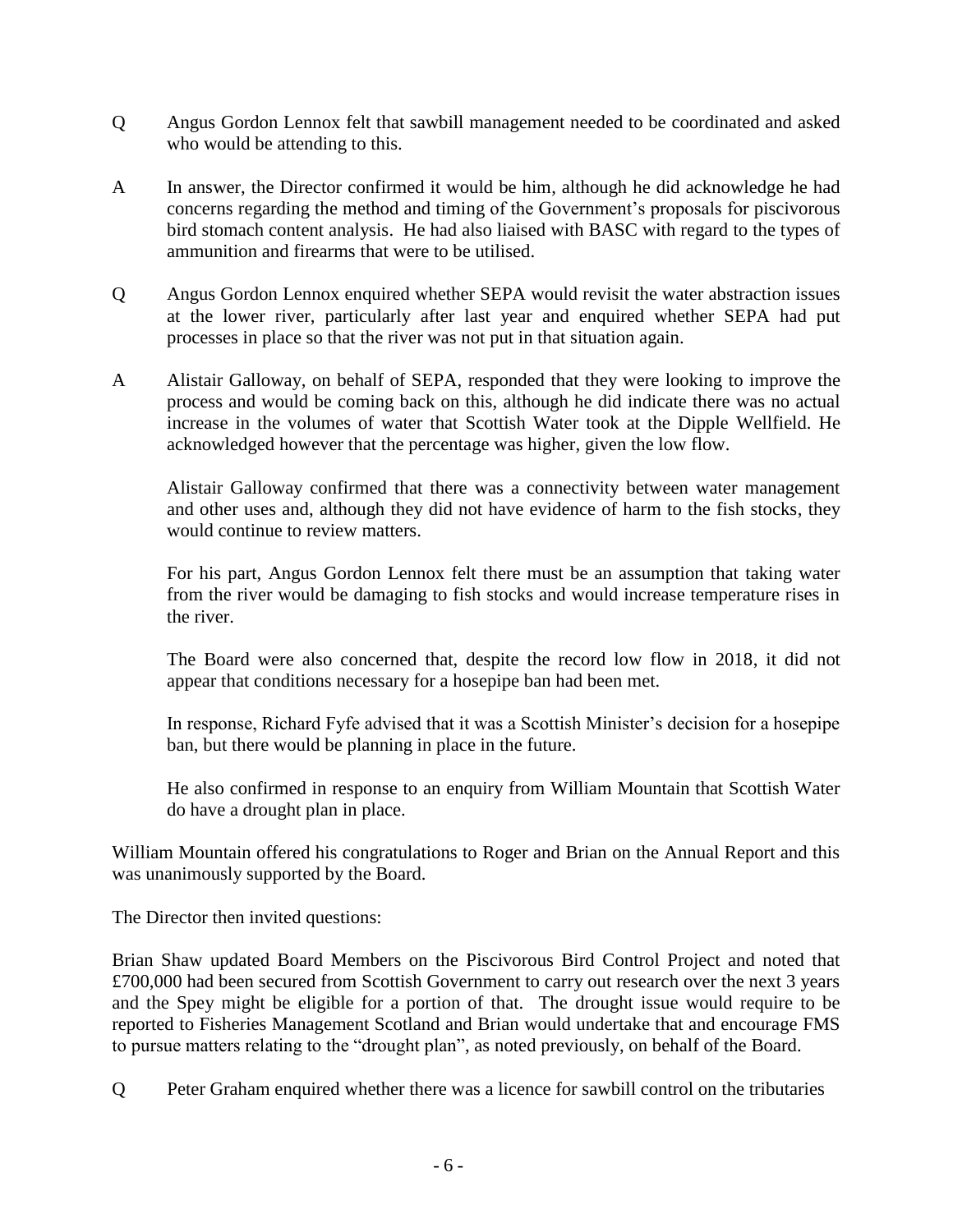- A In response the Director confirmed that there was not and that this would require to be a separate application.
- Q Peter Graham then asked whether the Board felt that Alan Wells was too close to the Scottish Government.
- A The Chairman's own view was that he was well connected with Government; access was a valuable and important tool for FMS and he did not personally think that he had his own agenda. He felt that Alan could have moved on as he was highly rated, but felt that he had no plan to do so, or to move into Government meantime. The new Chairman would be in place with FMS to ensure Alan Wells continued to fully support Boards.

Brian Doran also advised that there had been a suggestion to move from FMS's current Rutland Place premises in Edinburgh to Battleby near Perth, in conjunction with the Atlantic Salmon Trust. Brian had expressed his discomfort with that suggestion and was supported by Richard Sankey, who felt that this would be too close an involvement.

Toby Metcalfe felt that there was no evidence of Alan Wells not representing Boards and that the new Chairman of FMS had control of policy.

Brain Shaw also felt that Biologists had been getting on very well with regard to representation by FMS and Alan Wells and the Chairman felt that FMS was generally moving in the right direction.

In summary, the Chairman sought the Board's approval to carry on supporting FMS and this was agreed. Particular policy, however, would be left for the new Board.

## **8. SCIENTIFIC COMMITTEE**

Peter Graham reported on the last meeting held on the  $29<sup>th</sup>$  January and said that a Biologist's Report had been circulated along with the Electrofishing Report. He reported that other rivers were jealous of the great resource of electrofishing on the Spey. The last meeting was positive and the Ghillies would like to re-run the floy tagging of released fish experiment. The Committee agreed to this, although tagging must only be done by trained Gillies and, after debate by the Board, this was fully supported, although the technical details of policy implementation and training would be left to Brain Shaw to discuss with the Director.

The Committee also discussed the following: -

- Biomass indexing
- Spey Action Plan
- Mineral contents in water which was backed up with a request for a SEPA scientist to be involved at the next Scientific Committee meeting.

Brian Shaw also noted that since the production of the Biologist's Report, there had been further discussion on the "springer gene". He had received approaches to carry out some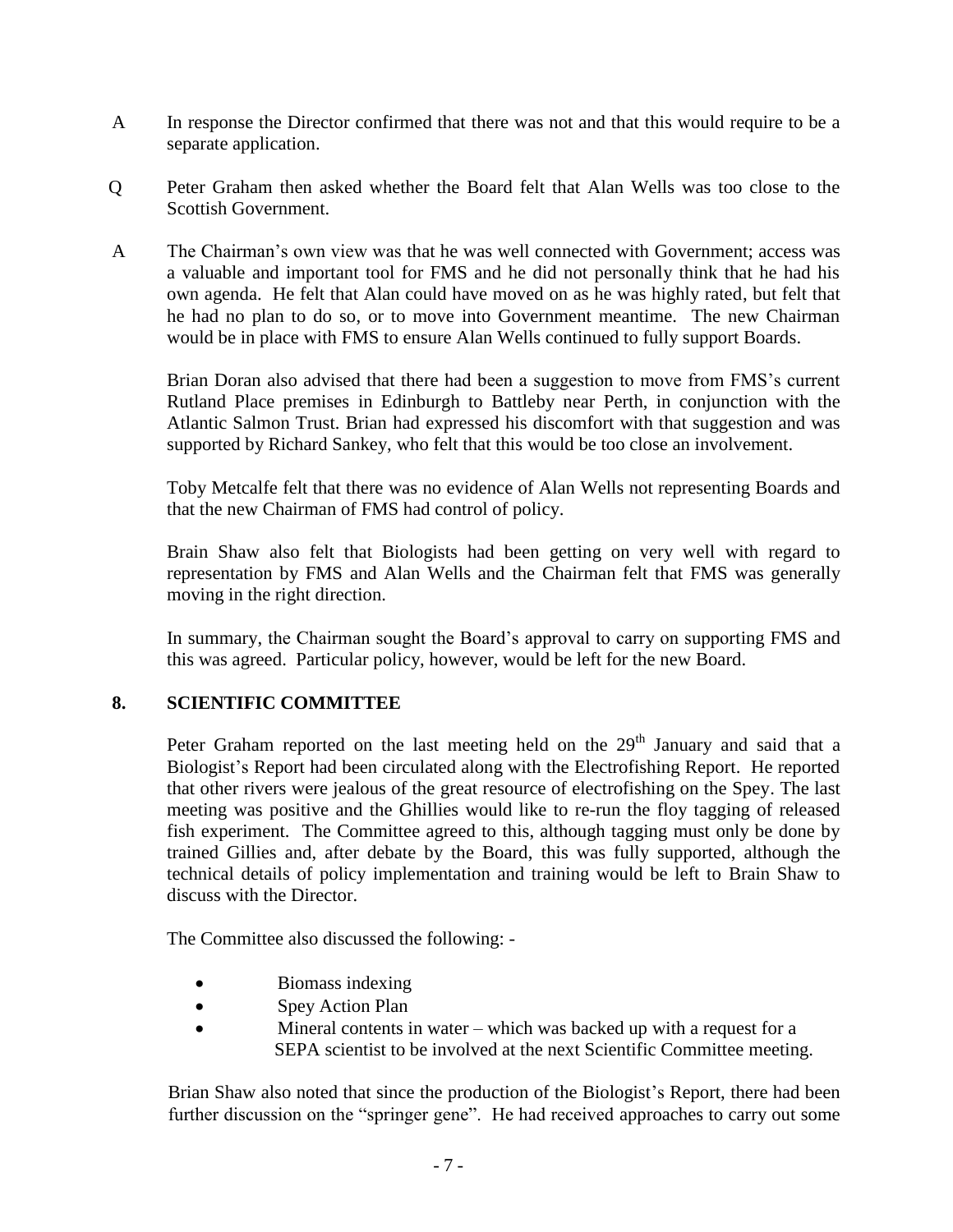investigation on the Spey and funding was to be secured. The project would be on behalf of Marine Scotland Science, once funding was available.

There was also discussion on new technology for genetic sampling and a review of past genetic samples to see whether this information could assist in the future. All Board Members were in agreement to go forward with the review of past genetic samples and a report would be issued in due course.

Q Toby Metcalfe enquired how success would be measured.

Peter Graham agreed that this was important and was part of the Action Plan the Committee were putting together.

There was also discussion of environmental DNA and it was noted that SEPA had particular knowledge of this. This was all species DNA which was picked-up and dissolved in water and was going to be a useful tool and become part of the classification tool for rivers in the future.

Richard Fyfe would be looking at this as an environmental tool for freshwater stocks and it was felt to be a much better method for classification than potentially damaging methods such as netting etc.

- Q Toby Metcalfe enquired whether this would be able to identify signal crayfish.
- A Richard Fyfe felt that this was a strong possibility and also could potentially be used to identify pink salmon.

## **9. AOCB**

9.1 Spey Trust Meeting

Angus Gordon Lennox reported on the key messages from the Spey Fishing Trust Meeting held the night before the Board Meeting as follows: -

- The Spey Trust were generally supportive of the Action Plan, but felt that it did not state clearly what it was trying to achieve, so there was a request for objectivity.
- Spey Fishing Trust Members were very keen to know the number of fish in the river. There were some suggestions on how counting could be achieved and they wished the Board to consider how this was to be done.
- They would like the Board to identify areas of the river that needed help from the use of the hatchery and to fill the hatcheries to achieve those objectives. There was a feeling that this should include the Tulchan Hatchery as necessary, as Tulchan had expressed their willingness to be involved in such activities.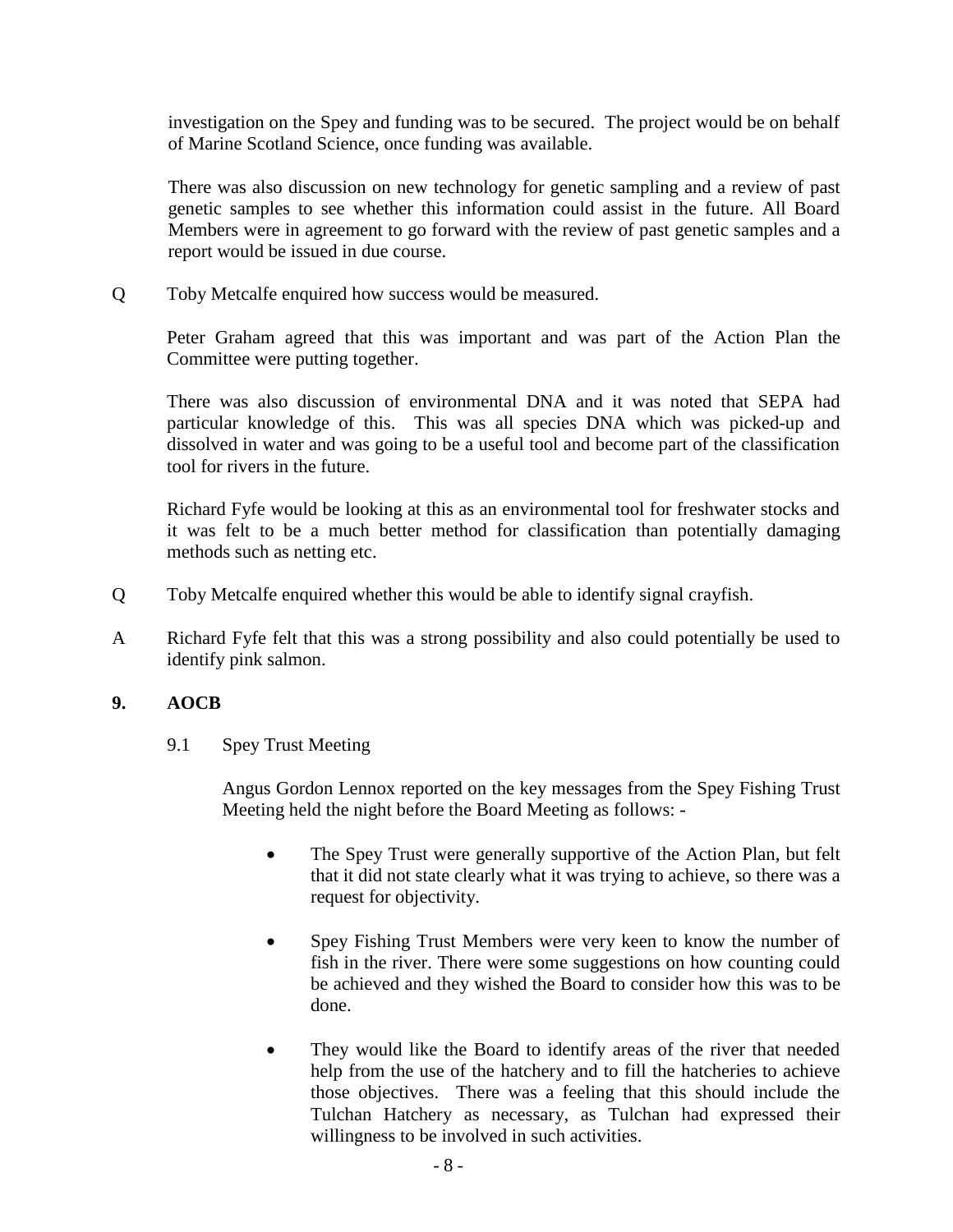- The Fishing Trust felt that public relations must be improved to put a positive antidote to negative publicity.
- There had been some discussion about smolts going down the Tay from Loch Ericht, rather than the Spey.
- There was a general request to get approvals for broodstock capture and sawbill management as soon as practicably possible.

Debate then followed on the attitude of the meeting in general and the Chairman noted that Spey Fishing Trust Members must be aware of the constraints the Board operate under. Although Angus Gordon Lennox felt that the feeling of the Fishery Trust Meeting was an encouragement to move forward, the Chairman felt that there had been a more hostile atmosphere towards the Board.

Angus Gordon Lennox was sorry that the Chairman felt discomforted, although he did not recognise that in the meeting himself. Peter Graham was clear that this was something that would need to be "worked on" so there was a closer alliance.

Roger Knight for his part felt that there had been hostility from some of those in the room and cautioned that the proposals from this river last year had focussed the Scottish Government's attention on stocking. If we had continued to follow a programme of evidence-based mitigation stocking, the Scottish Government would not have intervened. However, they now aspired to take full control of stocking activities.

Dr Catherine Wills felt that the Action Plan should be shortened to bullet points only and was currently too complicated.

Oliver Russell supported that and suggested more emphasis on what the Board are actually able to do within its constraints.

Toby Metcalfe felt that the Board's public engagement should be a standing item in Agendas to ensure that positive messages are promoted to the wider public. He also felt that a paper should be produced to outline what the Board were doing to put more fish in the river and that the Board must solely concentrate on exporting the largest number of smolts to sea. This message must be sent out to encourage support within Scottish Government as much as possible.

The Board supported a summary of action to encourage maximising export of smolts and to put pressure on Scottish Government to take this forward.